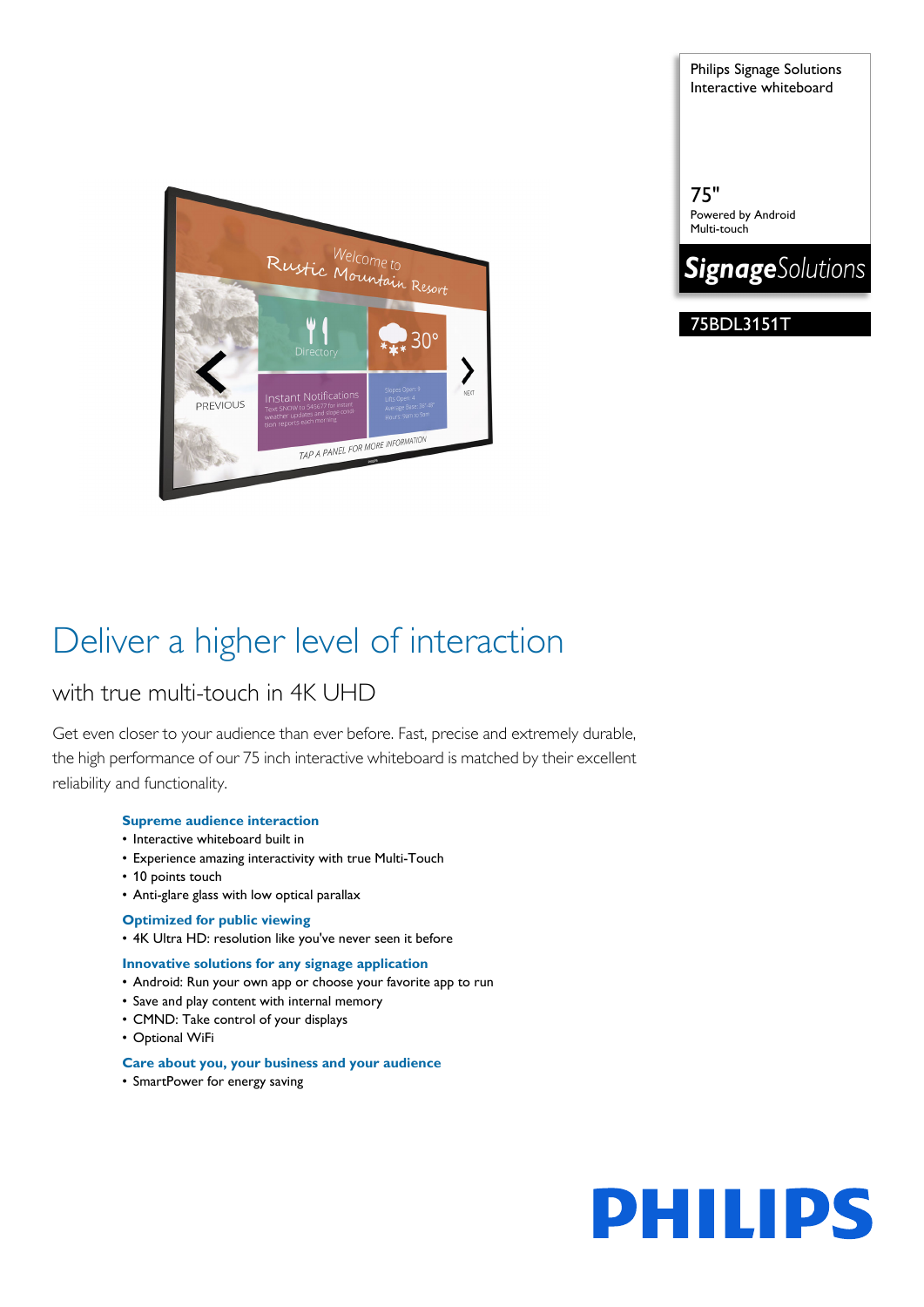### Interactive whiteboard 75" Powered by Android, Multi-touch

# 75BDL3151T/75

# **Highlights**

### **Interactive whiteboard**

Improve classroom learning, participation and collaboration with our 75-inch multi-touch display with built in whiteboard. Switch seamlessly between writing, drawing, videos, presentations and internet.

# **Plug & Play Multi-Touch**



A brand new level of interactivity is now available thanks to integrated touch technology. More flexibility and optimum simultaneous touch performance coupled with excellent operability opportunities to give you the ultimate in user interaction. The Multi-Touch displays are enabled with automatic touch recognition. The USB connector is HID compliant, providing true plug-and-play operation.

# **Powered by Android**

With Android integrated into the touch display, you can work with the most dveloped OS on the planet, and save your own app directly into the display. This also means, for the built-in apps, like the browser, it's touch

capable right out of the box. Just connect the power and you've got immediate interactivity. You can also use the built-in scheduler to daypart your apps and content based on the time of day. And, using the auto orientation feature, switching from portrait to landscape content is as simple as turning the display.

# **Anti-glare glass**

With this integrated touch display, the antiglare glass with low optical parallax allows for the most immersive touch experience. With little to no glare and low reflection on the display, images are crystal clear with pure color and great clarity.

# **4K Ultra HD Resolution**

See your Signage Solutions like never before thanks to four times the resolution of a conventional Full HD display. 3840 x 2160 pixels provide and image so refined, so lifelike, it's a window to a new world.

### **SmartPower**



The backlight intensity can be controlled and pre-set by the system to reduce the power consumption by up to 50%, which saves substantially on energy costs.

#### **Internal Memory**



Save and play content with internal memory. Upload your media into the display and playback content immediately. Working in conjunction with the internal browser, it also serves as a memory cache when streaming online content. If the network ever fails, the internal memory keeps content running by playing a cached version of the content, ensuring that your media stays up even if the network goes down.

# **CMND**



A robust display management platform, CMND puts the power back into your hands. Update and manage content with CMND & Create or control your settings with CMND & Control. It's all possible with CMND.



**ULTRA**<br>Resolution